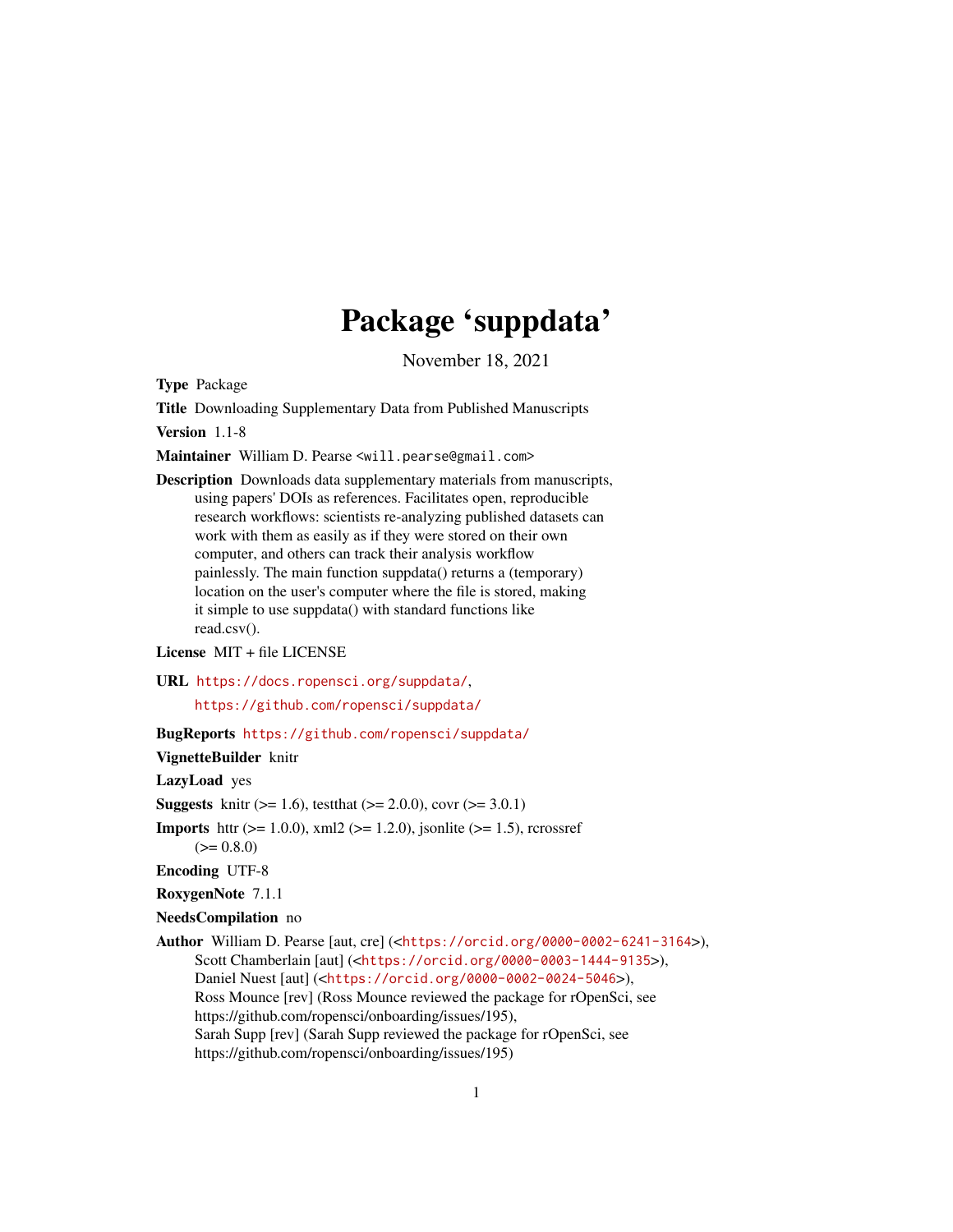<span id="page-1-0"></span>Repository CRAN Date/Publication 2021-11-18 16:10:02 UTC

### R topics documented:

|--|--|--|

```
Index6 6
```
suppdata *Download supplementary materials from journals*

#### Description

Put a call to this function where you would put a file-path - everything is cached by default, so you don't have to worry about multiple downloads in the same session.

#### Usage

```
suppdata(
 x,
  si,
  from = c("auto", "plos", "wiley", "science", "proceedings", "figshare",
  "esa_data_archives", "esa_archives", "biorxiv", "epmc", "peerj", "copernicus",
   "jstatsoft"),
  save.name = NA,
  dir = NA,
 cache = TRUE,vol = NA,
  issue = NA,
 list = FALSE,
  timeout = 10,
 zip = FALSE\lambda## S3 method for class 'character'
suppdata(
 x,
  si,
  from = c("auto", "plos", "wiley", "science", "proceedings", "figshare",
  "esa_data_archives", "esa_archives", "biorxiv", "epmc", "peerj", "copernicus",
    "jstatsoft"),
  save.name = NA,
  dir = NA,
  cache = TRUE,vol = NA,
  issue = NA,
```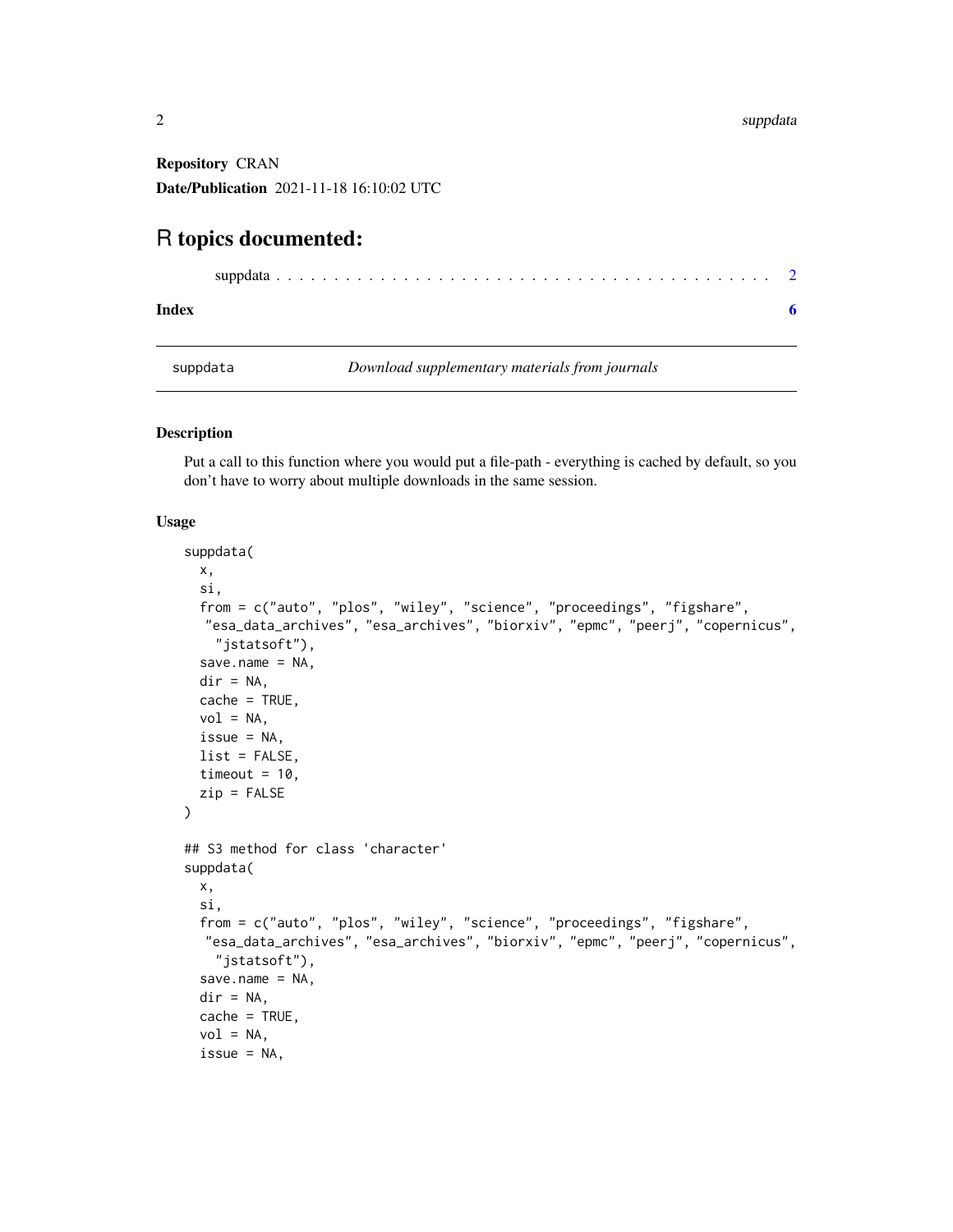#### <span id="page-2-0"></span>suppdata 3 and 3 and 3 and 3 and 3 and 3 and 3 and 3 and 3 and 3 and 3 and 3 and 3 and 3 and 3 and 3 and 3 and 3 and 3 and 3 and 3 and 3 and 3 and 3 and 3 and 3 and 3 and 3 and 3 and 3 and 3 and 3 and 3 and 3 and 3 and 3 a

```
list = FALSE,
  timeout = 10,
  zip = FALSE\lambda
```
#### Arguments

| X         | One of: vector of $DOI(s)$ of article(s) (a character) or ESA-specific article<br>code.                                                                                                                                                                                                                                                                                                                                                                                                                                                                                                                                         |  |
|-----------|---------------------------------------------------------------------------------------------------------------------------------------------------------------------------------------------------------------------------------------------------------------------------------------------------------------------------------------------------------------------------------------------------------------------------------------------------------------------------------------------------------------------------------------------------------------------------------------------------------------------------------|--|
| si        | number of the supplementary information $(SI)$ to be downloaded $(1, 2, 3, etc.),$<br>or (for ESA, Science, and Copernicus journals) the name of the supplement (e.g.,<br>"S1_data.csv"). Can be a character or numeric.                                                                                                                                                                                                                                                                                                                                                                                                        |  |
| from      | Publisher of article (character). The default (auto) uses crossref (cr_works)<br>to detect the journal's publisher. Specifying the journal can somewhat speed<br>up your download, or be used to force a download from EPMC (see details).<br>You *must* specify if downloading from an ESA journal (esa_data_archives,<br>esa_archives). You can only use this argument if $x$ is a vector of $DOI(s)$ .<br>Must be one of: auto (i.e., auto-detect journal; default), plos, wiley, science,<br>proceedings, figshare, esa_data_archives, esa_archives, biorxiv, epmc,<br>peerj, copernicus, (Data)dryad), mdpi, or jstatsoft. |  |
| save.name | a name for the file to download (character). If NA (default) this will be a<br>combination of the DOI and SI number                                                                                                                                                                                                                                                                                                                                                                                                                                                                                                             |  |
| dir       | directory to save file to (character). If NA (default) this will be a temporary<br>directory created for your files                                                                                                                                                                                                                                                                                                                                                                                                                                                                                                             |  |
| cache     | if TRUE (default), the file won't be downloaded again if it already exists (in a<br>temporary directory creates, or your chosen dir)                                                                                                                                                                                                                                                                                                                                                                                                                                                                                            |  |
| vol       | Article volume (Proceedings journals only; numeric)                                                                                                                                                                                                                                                                                                                                                                                                                                                                                                                                                                             |  |
| issue     | Article issue (Proceedings journals only; numeric)                                                                                                                                                                                                                                                                                                                                                                                                                                                                                                                                                                              |  |
| list      | if TRUE, print all files within a zip-file downloaded from EPMC (default: FALSE).<br>This is *very* useful if using EPMC (see details)                                                                                                                                                                                                                                                                                                                                                                                                                                                                                          |  |
| timeout   | how long to wait for successful download (default 10 seconds)                                                                                                                                                                                                                                                                                                                                                                                                                                                                                                                                                                   |  |
| zip       | if TRUE, force download in binary format in order to ensure that zipped files will<br>work on Windows (default FALSE).                                                                                                                                                                                                                                                                                                                                                                                                                                                                                                          |  |

#### Details

The examples probably give the best indication of how to use this function. In general, just specify the DOI of the article you want to download data from, and the number of the supplement you want to download (1, 5, etc.). Proceedings, and Science journals need you to give the filename of the supplement to download. The file extensions (suffixes) of files are returned as suffix attributes (see first example), which may be useful if you don't know the format of the file you're downloading.

For any DOIs not recognised (and if asked) the European PubMed Central API is used to look up articles. What this database calls a supplementary file varies by publisher; often they will simply be figures within articles, but we (obviously) have no way to check this at run-time. I strongly recommend you run any EPMC calls with list=TRUE the first time, to see the filenames that EPMC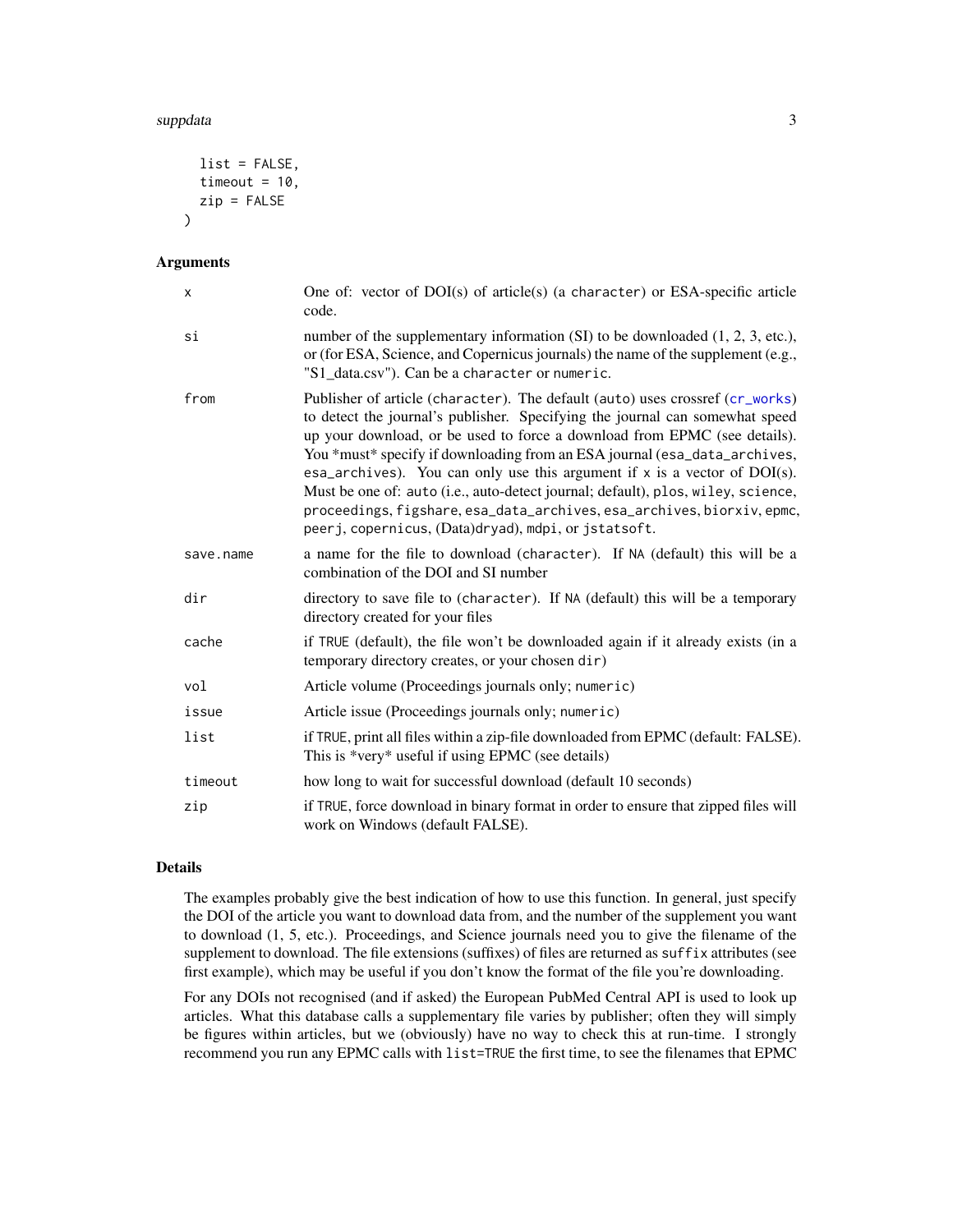<span id="page-3-0"></span>gives supplements, as these also often vary from what the authors gave them. This may actually be a 'feature', not a 'bug', if you're trying to automate some sort of meta-analysis.

Below is a list of all the publishers this supports, and examples of journals from them.

auto Default. Use a cross-ref search ([cr\\_works](#page-0-0)) on the DOI to determine the publisher.

plos Public Library of Science journals (e.g., PLoS One;)

wiley Wiley journals (e.g., Ecology Letters)

science Science magazine (e.g., Science Advances)

proceedings Royal Society of London journals (e.g., Proceedings of the Royal Society of London B). Requires vol and issue of the article.

figshare Figshare

biorxiv Load from bioRxiv

epmc Look up an article on the Europe PubMed Central, and then download the file using their supplementary materials API. See comments above in 'notes' about EPMC.

peerj PeerJ journals (e.g., PeerJ Preprints).

copernicus Copernicus Publications journals (e.g., Biogeosciences). Only one supplemental is supported, which can be a zip archive or a PDF file. A numeric si parameter must be 1 to download the whole archive, which is saved using Copernicus naming scheme (<journalname>- <volume>-<firstpage>-<year>-supplement.zip) and save.name is ignored, or to download the PDF. If si matches the name of the supplemental archive (i.e. uses the Copernicus naming scheme), then the suppdata archive is not unzipped. si may be the name of a file in that archive, so only that file is extracted and saved to save.name.

#### **Note**

Make sure that the article from which you're attempting to download supplementary materials \*has\* supplementary materials. 404 errors and 'file not found' errors can result from such cases.

#### Author(s)

Will Pearse (<will.pearse@usu.edu>) and Scott Chamberlain (<myrmecocystus@gmail.com>)

#### Examples

```
# NOTE: The examples below are flagged as 'dontrun' to avoid
# running downloads repeatedly on CRAN servers
## Not run:
#Put the function wherever you would put a file path
crabs <- read.csv(suppdata("10.6084/m9.figshare.979288", 2))
epmc.fig <- suppdata("10.1371/journal.pone.0126524",
                       "pone.0126524.s002.jpg", "epmc")
#...note this 'SI' is not actually an SI, but rather an image from the paper.
#View the suffix (file extension) of downloaded files
# - note that not all files are uploaded/stored with useful file extensions!
attr(epmc.fig, "suffix")
```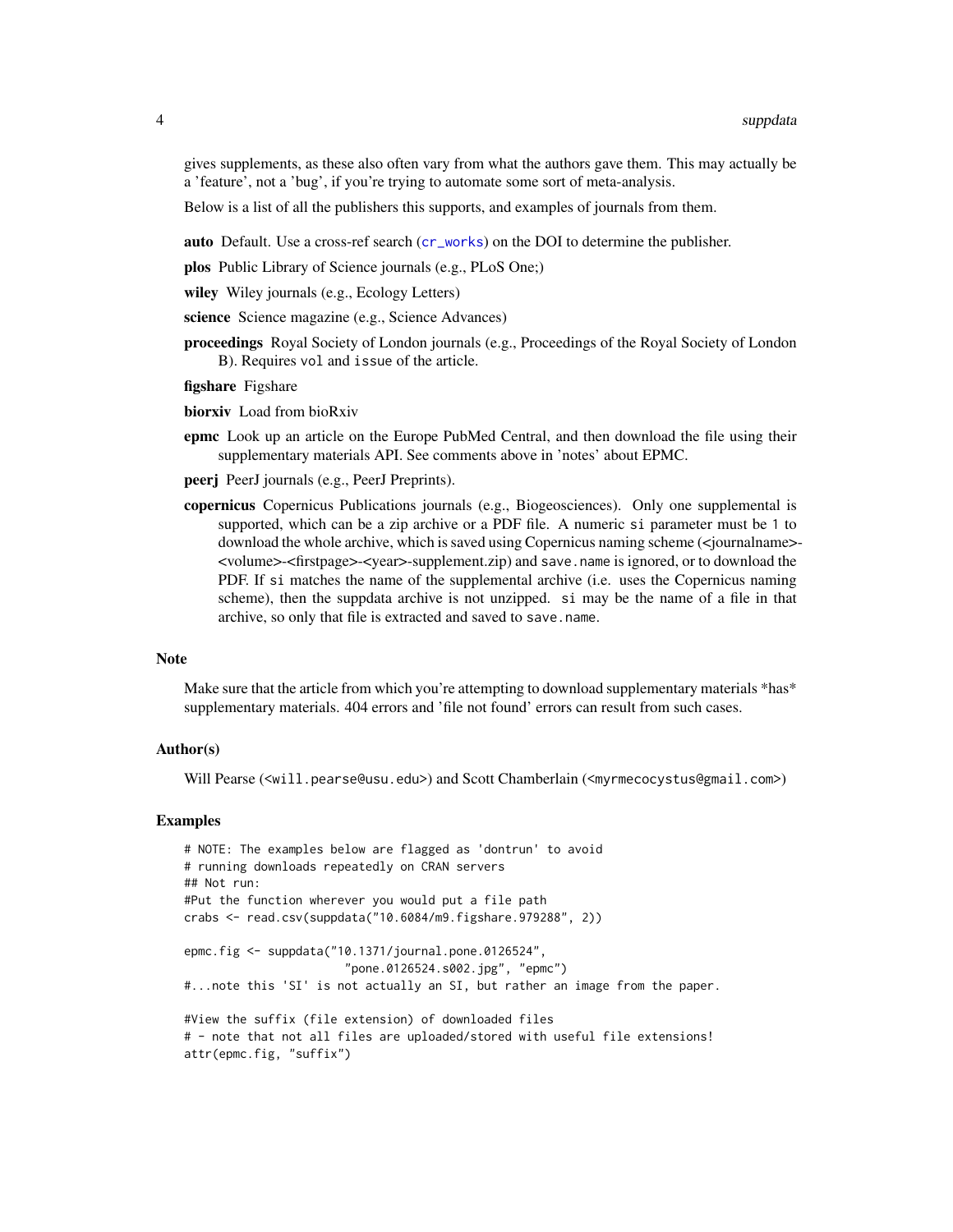copernicus.csv <- suppdata("10.5194/bg-14-1739-2017", "Table S1 v2 UFK FOR\_PUBLICATION.csv", save.name = "data.csv") #...note this 'SI' is not an SI but the name of a file in the supplementary information archive. ## End(Not run) # (examples not run on CRAN to avoid downloading files repeatedly)